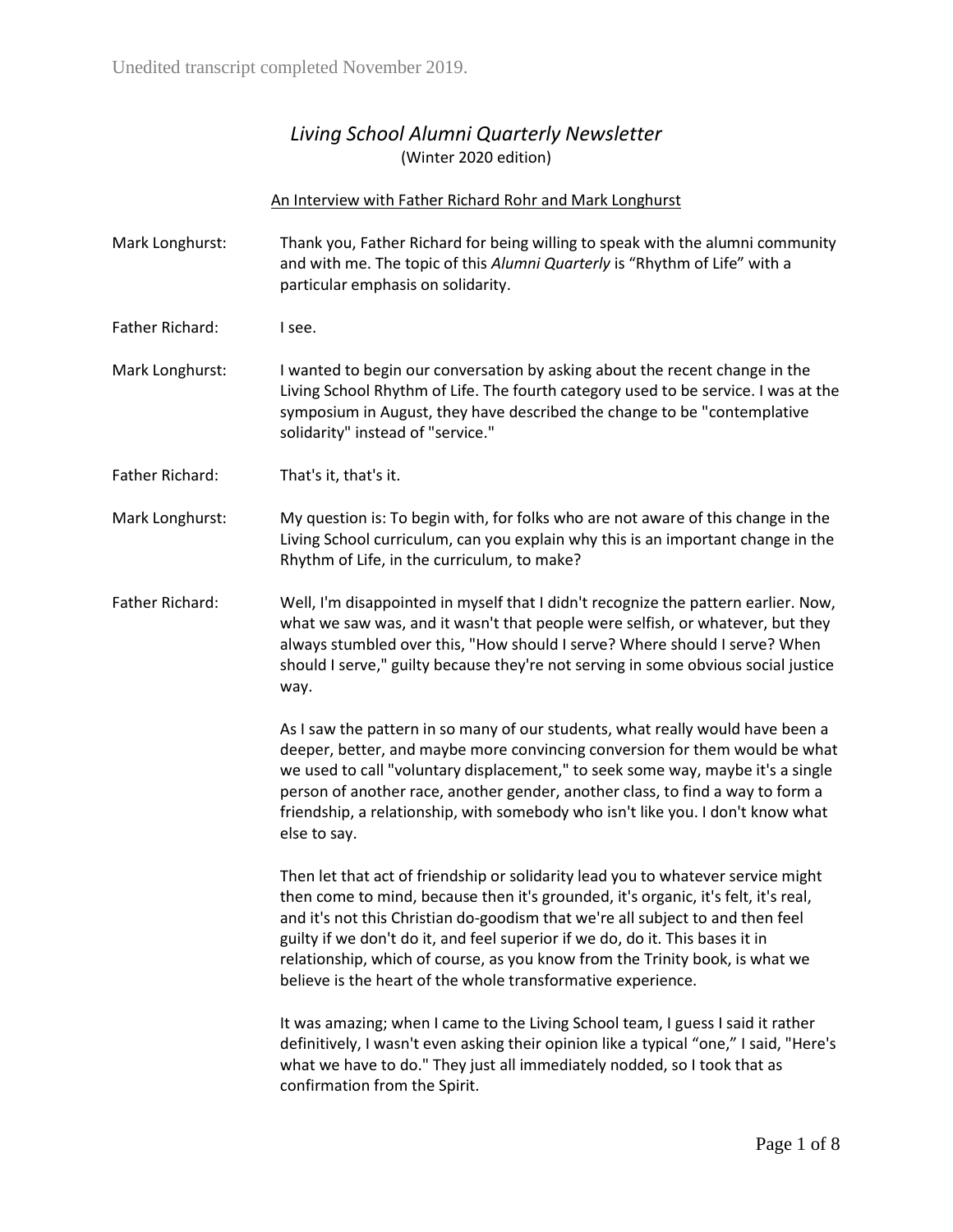| Yeah, now we call our students to some act of voluntary displacement, if you       |
|------------------------------------------------------------------------------------|
| don't mind the big phrase, that would lead them to solidarity or friendship; use   |
| either word. It might be as simple as friendship and then let that friendship say, |
| "Okay, this is what I have to do." Everybody's seems to be quite happy. We've      |
| had no pushback on it. Yeah, mm-hmm (affirmative).                                 |

Mark Longhurst: I'd like to read some of your words back to you, which were used by Living School staff in the symposium to talk about solidarity and about this change. You said:

> *In the first five years of the Living School, we've emphasized some kind of service project as our desired outcome. I do not know how much of this has really happened. Maybe it has, but the projects that are easiest to trust and affirm are those that begin with some kind of solidarity walk with another group, class, race, gender, another part of town, or even in some cases, another part of the world.*

*I'm thinking we could achieve the lasting transformation of consciousness that we seek much better if we would ask of our students and ourselves some kind of journey or pilgrimage of voluntary displacement. Here, the service might happen organically, not in a topdown way, but in a friendship way, not, 'I'm helping you, but let's walk together for a little while.'*

I wanted to share those words also with the students and the alumni so that we can all be kept abreast of some of the developments. You've said this. Would you have anything to add to those words that you've already said so beautifully?

- Father Richard: To shows how much my ego is in charge, I'm sitting here saying, "Richard, that's really good." That's what I want to say, anyway, whether it's really good, I hope it is. No, I think I can let that stand, yeah.
- Mark Longhurst: Great. You have also been teaching in the intensives about Paulo Freire and about something that is called "the five conversions." That is new material for a lot of the alumni, I think.
- Father Richard: Yes, the early classes didn't get that, either. Yeah, we do keep evolving, but earlier students feel like they were sold short, but they probably got some things that now I'm not doing, or others are not doing.
- Mark Longhurst: Oh, yeah. I think we understand that it's all in evolution, but I think it would be beneficial for the alumni and very interesting to hear: Who is Paulo Freire for people who might not know who he is, and would you be willing to share some of that teaching of the five conversions to the alumni community?
- Father Richard: Oh, wow. That works well. I think you'll find it quite convicting. I had read *Pedagogy of the Oppressed* years ago, but why I didn't pull it into the Living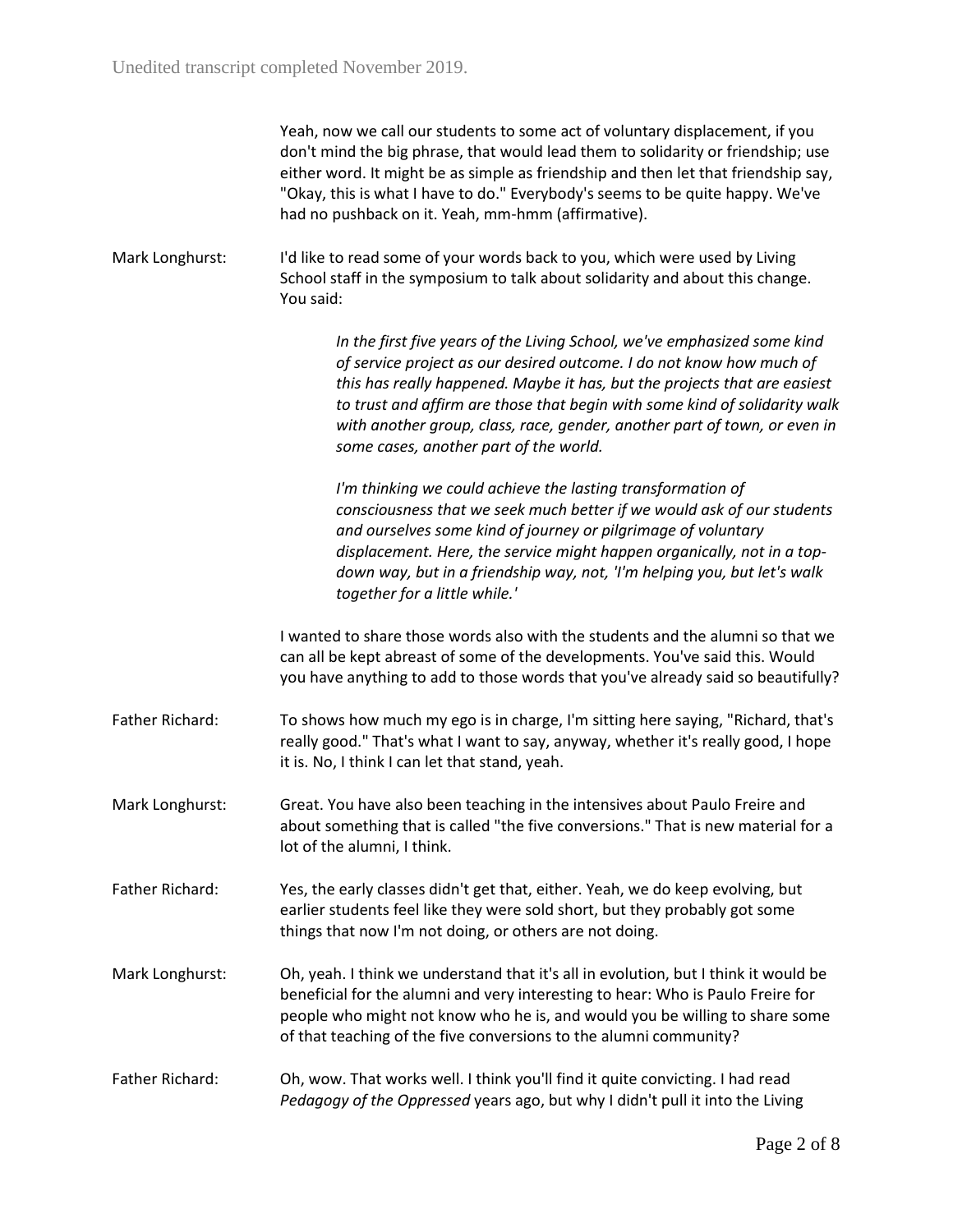School right away, I'm still not sure. I rediscovered it about ten months ago or so and said, "This, I could make it real clear." As you know, my job is to find the great thinkers and bring it down to earth so they can understand it.

Paolo was a Brazilian educator. Now, he was a man of the gospel, too, but his concern was the communication. He was a pedagogue, as the very title of the

Father Richard: book says. How do we communicate the gospel? He found out that he learned so much by working with the poor. Among many liberation theologians, he became the educator-in-chief who gave them a pattern, who gave them a style, why we often believe in the "preferential option for the poor."

> So, I tried to summarize what he says much clearer and at greater length, but I'll give you the five conversions that he says we have to go through. Now, I'm assuming that those I'm talking to are, on some level, from a point of privilege just because I'm talking in America and most of our students are white, I'm sorry to say. The dominant group, this is what they need for their conversion. This would probably be a bit different, in fact, it is, if you're talking to a very poor person, even in America, or a black person, or perhaps a gay person.

Step one, the first conversion: basic compassion for the poor in general, at least that. The softening of the heart, which as we know, we don't even have this in America today, or maybe for one poor person, a basic sympathy, empathy, recognition of this person's pain. That's the first conversion. It's good, but it's rather ineffective for either party, just for you to feel bad for poor people, but it's a starting place; it opens up that heart space.

The second is where it will usually lead you if you stay in the relationship: Anger at the unjust situation that caused their poverty. So, our mind is beginning to do a little social analysis. You find out she isn't, he isn't just a person milking the welfare system, or whatever. You recognize, "Hey, she doesn't get a fair deal."

Now, that anger stage, like the stages of dying or stages of grief, is good, but it's dangerous to stay there too long. What it does achieve is the beginnings of social critique, which most people, at least in first-world countries, don't have. Now, we talked about it even when you were in the school: social sin, structural sin, institutional evil. The typical Christian thinks all evil is private. I've written a little monograph on this, which all future students will get now.

Third conversion: genuine admiration as you sustain this relationship with this person or this group, that they have some values and virtues that I don't have or my group does not have. I know every time I'd come back from a developing country, I'd preach to the New Jerusalem back in Cincinnati and I myself could recognize I was romanticizing it a bit, but not entirely.

That's the danger of the third conversion if you stay there too long: "Oh, they're all much more loving than we are. They're much more generous than we are."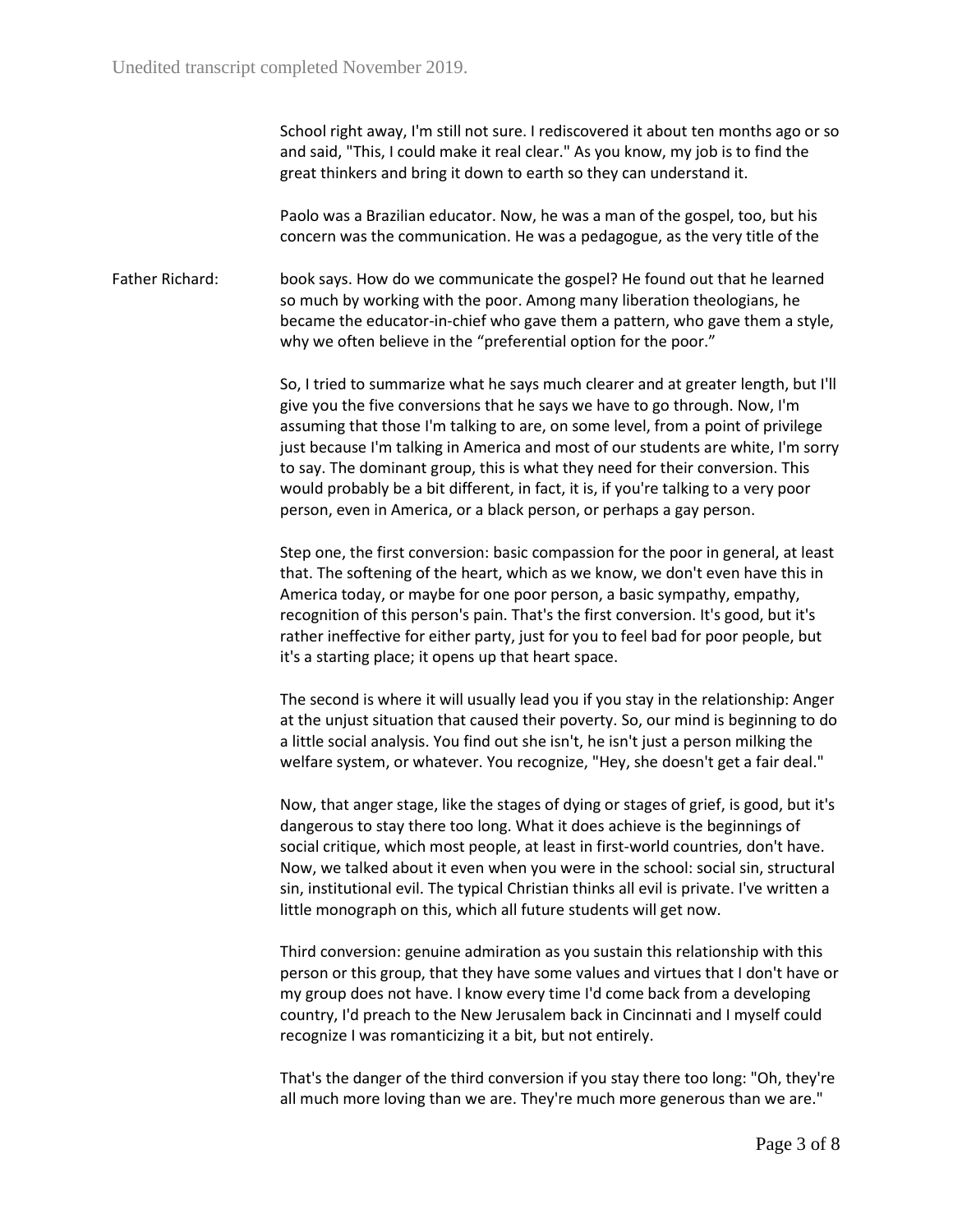Yes, but not always. You have to go through that but not get trapped there, because if you talk at that level, people will call you a romantic or a bleedingheart liberal. "The poor have put it all together," when many times, of course, we both know they haven't. Maybe one or the other has.

Fourth conversion: This is the hardest perhaps to work through—a kind disillusionment and disappointment with the poor when one sees they are

Father Richard: socialized to a worldview of failure and scarcity; whereas, I, an educated Western white man, am socialized to a worldview of plenty and success. That makes you very judgmental because they seem to be—gosh, I went through this so many times in my life, especially as a "one"—saying, "Frankly, you're your own worst problem. Don't you see that you're causing this, or you're at least contributing to the cause?"

> This is the hard one to get through. It's when many people leave their more open heart and close it down again, but he says it's a necessary stage, a necessary recognition to get to true solidarity. I think this is just brilliant. Now, this whole process of moving through the five stages he calls "conscientization." It's hard to pronounce in English, I don't know if it is in Portuguese, too.

> Then that leads you to the fifth conversion: A choice to walk with them *anyway* and be taught by them *anyway* knowing everything you went through in the first four conversions. You're not naive, you're not romanticizing, you're not jumping on the communist bandwagon that "the bourgeoisie are always evil, and the poor are always sanctified." Your thinking is much more subtle, I think, much more capable of being gospel, that you don't dive in the work because you're the savior or they're perfect. You do it because you have to do it. Yeah, for the sake of the action itself, exactly as the Buddhists always teach, not because it always works.

> I remember when I was first sent out here to New Mexico as a deacon in 1969, and oh, God, I had so much energy; I wish I had it now. I started collecting clothing for the poor Indians; and, of course, this made me feel very Franciscan and very generous. The very first day—for a long time I even remembered her name—this one woman kept coming back for more clothing, and more clothing, and more clothing, just stacks of dresses. I realized, "I'm being taken. This woman is not a poor woman, she's an opportunist."

It's funny that I remember this forty-nine years later. That was a severe disillusionment that this "poor Indian" was materialistic, was opportunistic. I'm not sure, and I never followed her up, that she wasn't selling those dresses herself. Oh, darn, that was hard for me to recognize in my late '60s idealism.

I think we all have to recognize that some people will use us. That's what I call my daily humiliation. It's okay, I can live with that, but I don't need to be continuously taken advantage of in that way, either. You become, as Jesus said,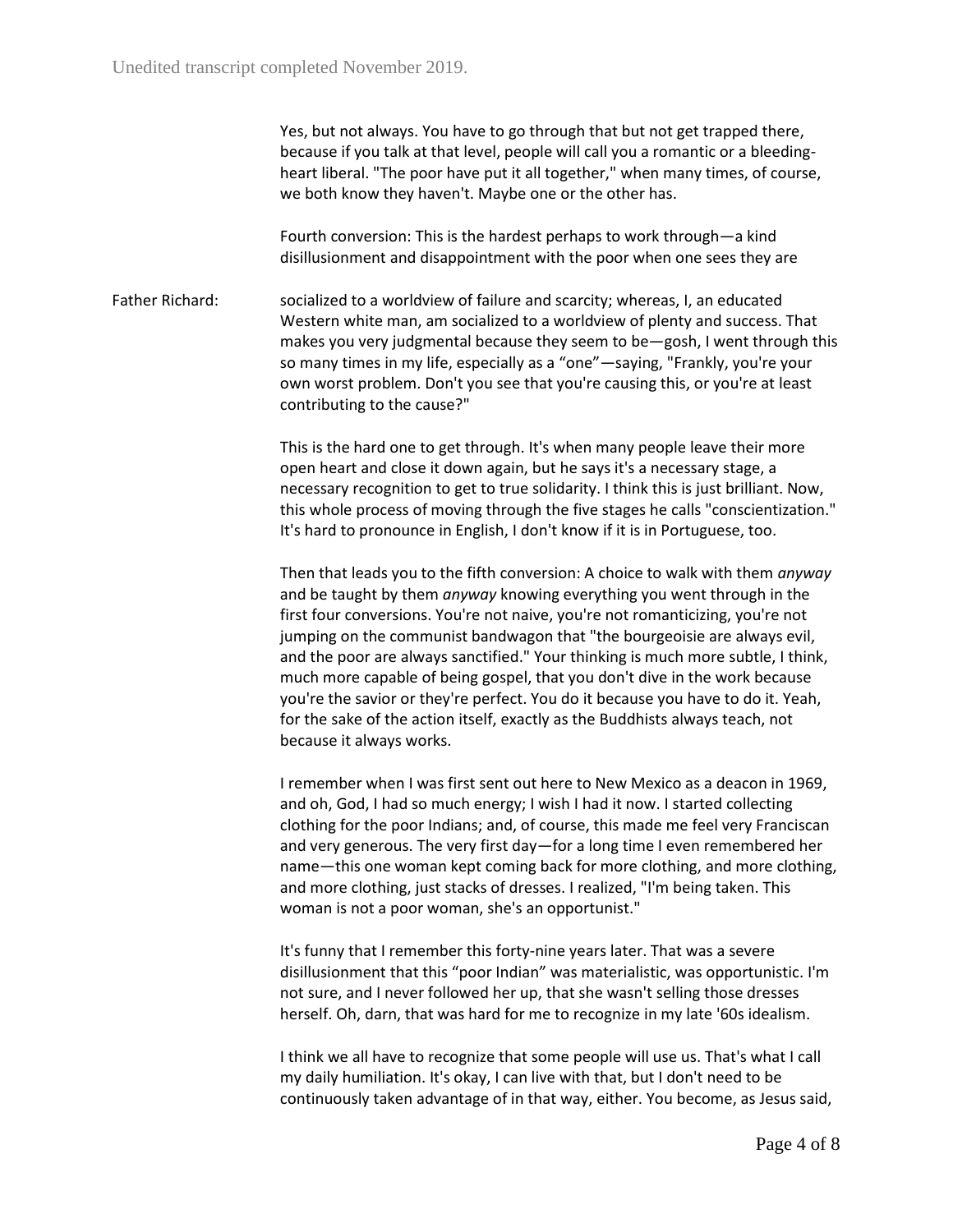"as wise as serpents and innocent as doves." You maintain that heartfelt space to love, but you learn to spot opportunism; manipulative people, maybe that's the better way to say it. Mark Longhurst: I find that so powerful and helpful. Father Richard: I do, too. Yeah. Mark Longhurst: I'm thinking a lot of things. One thing I'm thinking is how for those of us, it's not lost on me, it's two white male "one's" on the Enneagram talking. Father Richard: That's what you're stuck with here, folks. [laughter] Mark Longhurst: Well, I guess I want to stay with the social, systemic critique for a minute, because for people of privilege to be embedded in a system that benefits us, it's the air we breathe, it's the fossil fuels that we drive on, how does that first step of seeing systemic critique unfold, would you say? Father Richard: That's right. To some degree, maybe to a large degree, it depends upon a certain degree of education, but not always, maybe just a wise mentor or a wise friend. You have to be given some good information beyond simply feeling sorry for people, to recognize that we're all caught up in systems, and that's proven by the fact that it took us until the 20th century to even recognize there was such a thing as structural evil. All evil was projected onto the individual, which he or she had to carry. It took civilization a long time. It took the Church a long time. I don't think it took Jesus a long time. The reason I say that is his non-interest in the system—I will talk about this in this new book on evil—just quiet, non-cooperation with it by living a simple life, by not scapegoating, living outside the game, let's put it that way, shows us that Jesus understood the game, but most of us don't. We have no eyes. When you were in the school, did I teach you the world of flesh and the devil? Mark Longhurst: Yes, I think you did. You did. Father Richard: So much evil has risen to the diabolical level, like all the monuments to war that every one of our hometowns has right in the center of town. What does that say? He's always carrying a gun or on a horse with a sword. We have romanticized killing. When you grow up with that romanticization, you don't recognize, not that he's individually a bad person, but he's a part of a systemic mind which says, "Killing is good." Honestly, I just got an anonymous email, or a snail mail, this morning from a man in Michigan who's working with soldiers *still* from Vietnam with PTSD and the guilt they feel about the amount of people they killed, some of whom they saw their face before they shot them. It never leaves them, which is obvious.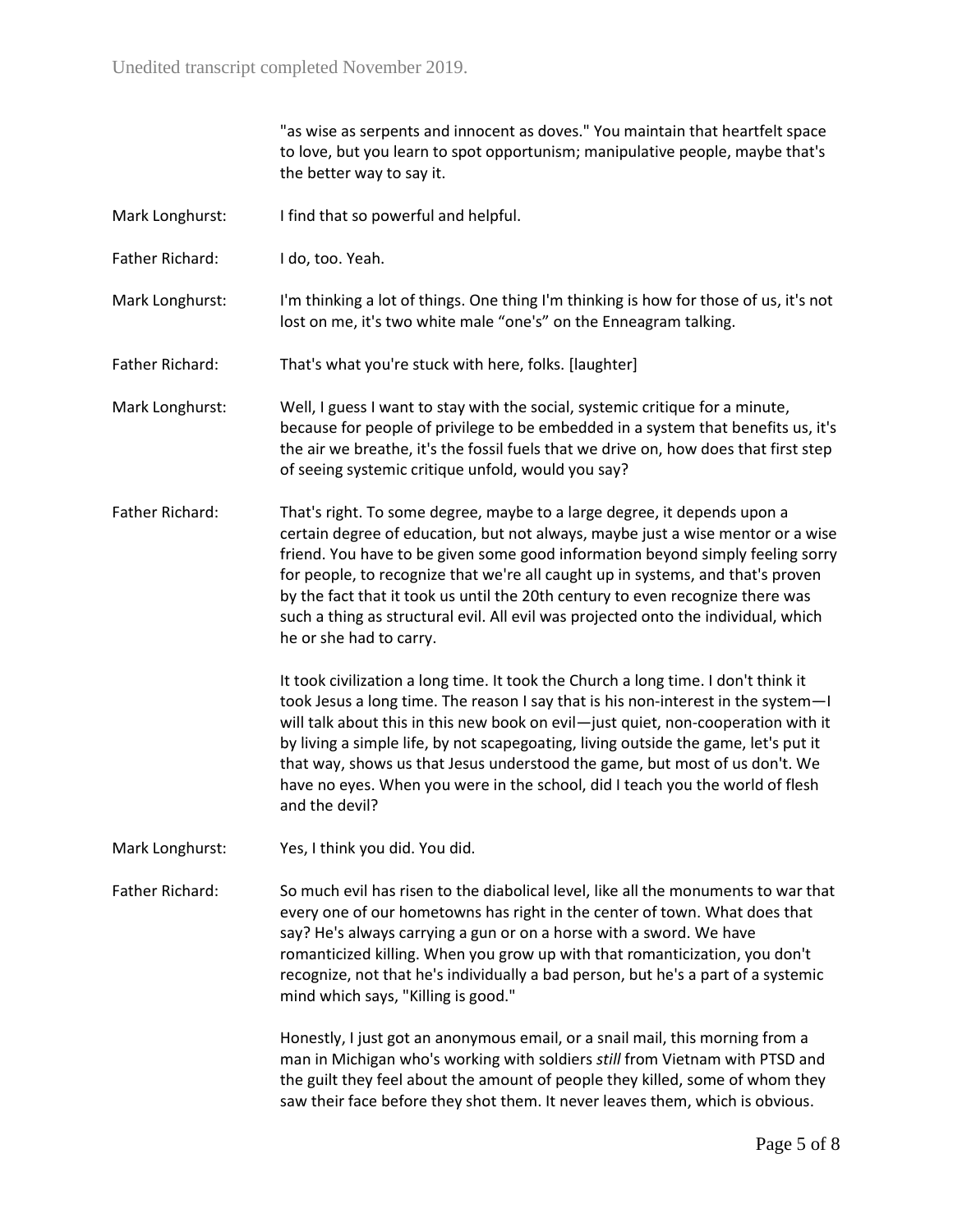| Human beings aren't meant to kill. When we systematically legitimate that, I |  |
|------------------------------------------------------------------------------|--|
| think we're dehumanizing people.                                             |  |

Again, let me repeat, the individual person is often quite moral, wants to "lay down his life for his friend," as Jesus puts it, but the collective so romanticizes a bad thing that they in the moment don't suffer any guilt and in the long run, feel heroism, but in the real long run, feel immense cynicism. Is that the best word? I don't know, but it's one major aspect of PTSD.

- Mark Longhurst: Wow. Part of this step is identifying systemic evil, systemic injustice, is this educational mentoring, either some of us through reading books, lectures, *et cetera*, but then, as you said, it's easy to get stuck there and to become bitter and angry. What practices of the heart do you think come out of these conversion steps so that we do not get stuck in that angry, bitter place?
- Father Richard: Yes. Well, first of all, I think you have to withdraw. You know the Gospels, that story where James and John, he tells them to leave their father and their nets. The way the family talks, frankly, the small, nuclear family very often, and the guys down at the office or the warehouse, those are the two worlds that confirm your worldview. I don't think that's a small point.

It's fashionable on TV to idealize "What do you believe in?" "I believe in family." Well, who can disagree with that? I mean, you believe in family. I do, too. Do you know what Jesus is really saying? Don't believe in family too much because often the systemic meaning of family is codependent, is filled with its own prejudices, its own defensive worldview. Jesus never once, I know you know this, affirms the nuclear family. Not once. It's always the spiritual family, the larger family.

So, in many people's lives, you have to withdraw your 100 percent allegiance from the way my group thinks at the bar, at the office, at the factory, whatever it might be. That's very hard for most people, especially when you have a large percentage of families being deeply codependent upon one another's approval, one another's emotions. The first emotions they learn were the emotions of their family, that "we all are Republicans and we all hate immigrants," or whatever it might be.

Boy, to beat your way out of that paper bag is major surgery. So, that's the big start, but once you can get clear of that, stop idealizing the small unit, then even Carol Gilligan says, "We move from self-love, to group love, to universal love." Most people get to group love, but if you look at the teaching of Jesus, it's pretty clear he's trying to get them beyond group love to universal love, because they all love their fellow Jews and apparently they're a nuclear family, but they hate Samaritans. Isn't it amazing that Jesus is so clear about universal love and his Church hasn't been?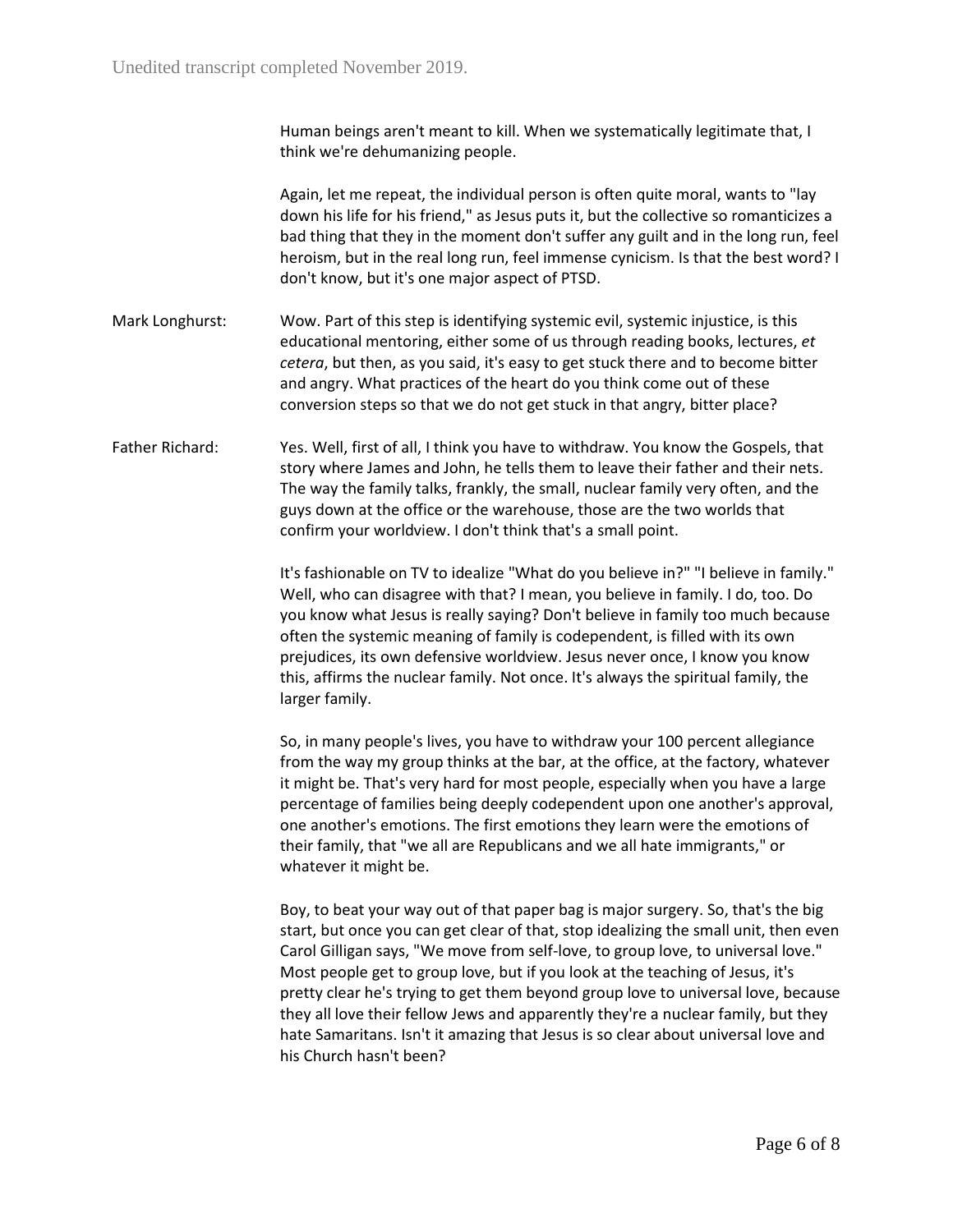Unedited transcript completed November 2019.

Mark Longhurst: Yeah. It made me think of how Walter Wink translated "world" in the *Gospels*. He says, "My kingdom is not of this system," so the kingdom of God is this new identity, new realm that helps that separation process. Father Richard: Yes. I use the word "system," too. It's excellent. People get it right away. We've all bought into systems that are barely true, if not evil, but they only become that fully at the third level, the demonic level. Mark Longhurst: The final question for you is: How might this emphasis on solidarity and Paulo Mark Longhurst: Freire, how do you see it already impacting the Living School curriculum and what are some examples that you see? I've got a couple of ideas. I was really struck by the visual example of solidarity at the symposium with the four pictures of the border encounter. Father Richard: Oh, thank you. Yeah. Mark Longhurst: For alumni, this was four photographs of, I believe, a Guatemalan woman and her son encountering a Mexican-US border agent. Father Richard: Yes. Mark Longhurst: You had had scripture interpreting those pictures. I thought that that pedagogically, if I can use that word, really set the frame for the solidarity teaching that you were doing and that the symposium was experiencing. I guess I just wanted to pose that back to you and ask: How does this larger solidarity emphasis impact the Living School going forward? Father Richard: I've been saying to classes and in homilies lately, I say, "I'm not going to ask you to raise your hand, but how many of you have a single friend of another race? How many of you have a single friend of another class, which is sometimes even more difficult, obvious difference in class?" I think that shock, maybe, will start your walk out of what Paolo Freire also calls "circles of certainty." He says that both the right and the left ensconce themselves in circles of certainty where there's no voices to poke a hole in it. As long as you stay in that, you never have to suffer any self-doubt. You never have to enter into any self-criticism. So, do you see how the notion of *conversion* actually becomes a misnomer? It's just confirming one worldview by the kind of church I joined, or the kind of church I was already formed in. Again, I want to say this convicts the left person just as much as the person on the right.